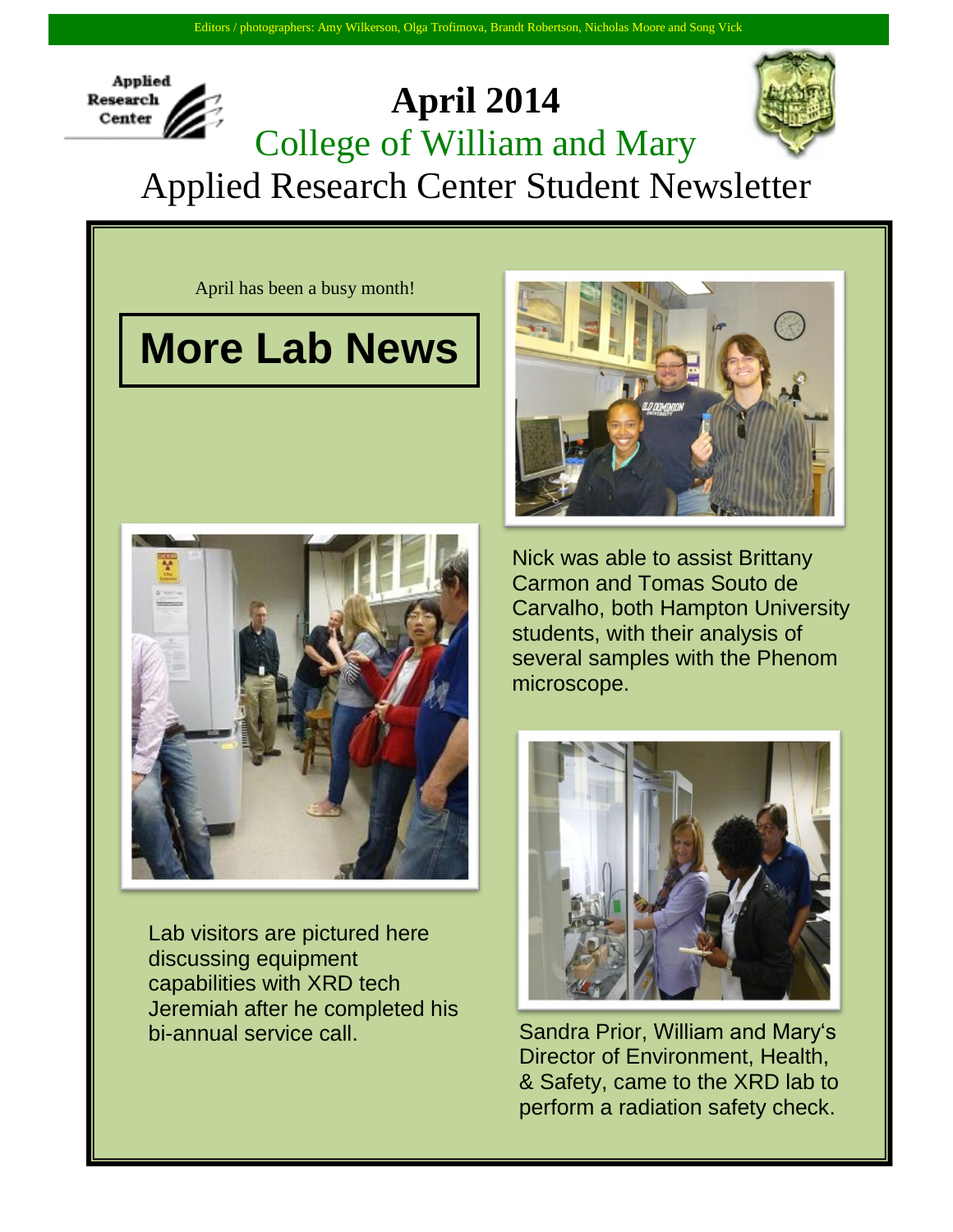## **More Lab Tours**

Amy (right) conducted a lab tour for Chad Schennum, Senior Forensic Scientist, Trace Evidence, Virginia Department of Forensic Science, Central Laboratory, and Keena Zitkovich also from the Virginia Department of Forensic Science.



Olga (left) is pictured here demonstrating the Hirox to Helmut Baumgart, Professor of Electrical Engineering and Virginia Microelectronics Consortium Endowed Chair at Old Dominion University, and a group he brought to the lab from campus.

Ron Outlaw brought a group of visitors to the lab for a tour, and Olga was able to provide a demonstration with the Hirox. Tour participants (below) included Matthew Ervin, a Research Chemist at the US Army Research Lab in Adelphi, Maryland, Sam Parler, Research Director at Cornell Dubilier Electronics, Inc. in Liberty, South Carolina, John Miller, President of JME, Inc. in Shaker Heights, Ohio, Sue Butler, a Senior Scientist also at JME, and Dilshan Premathilake, a William and Mary graduate student in Applied Science.